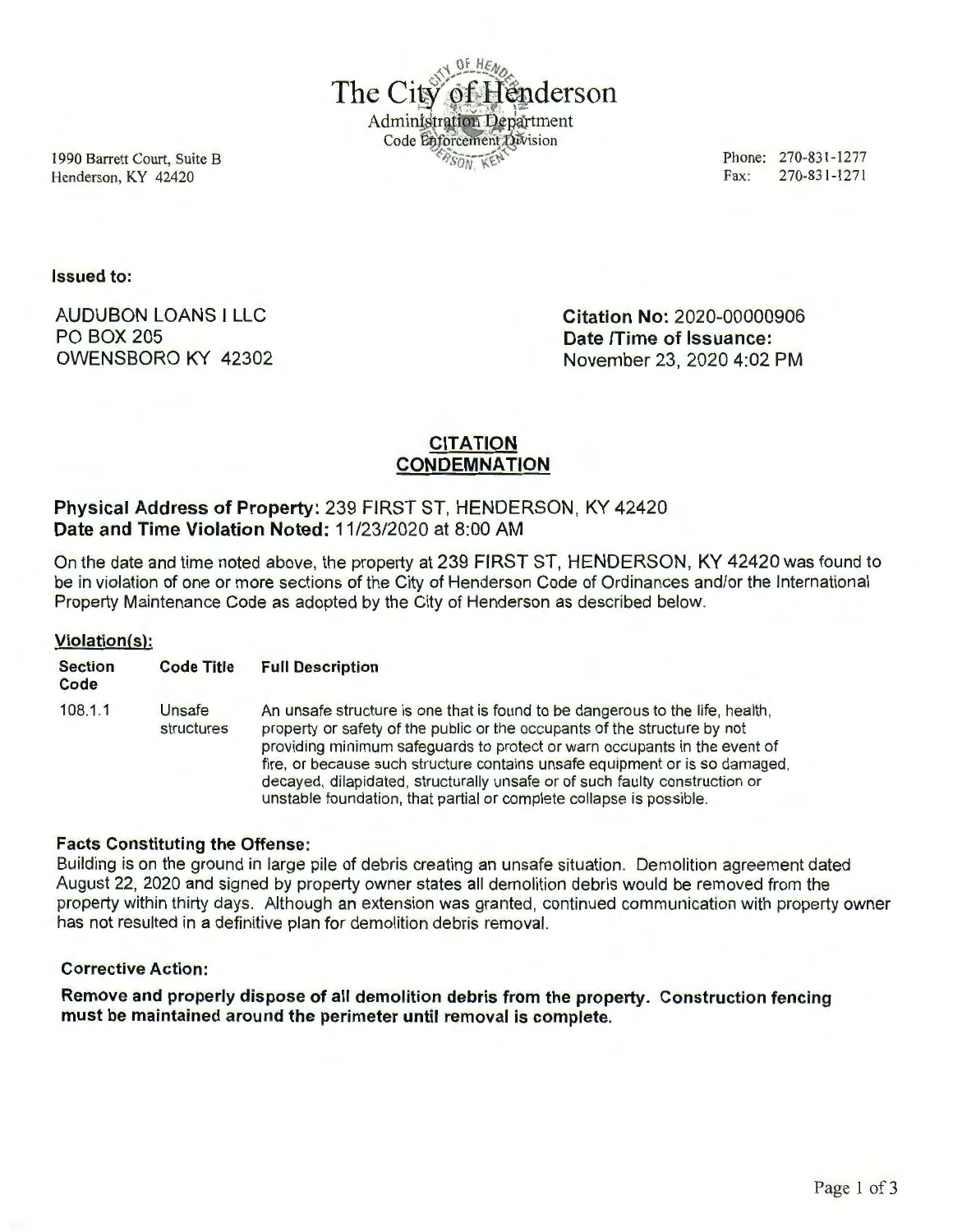# **Civil Fines:**

(a) Uncontested - If the citation of the violation noted above is not contested, the penalties set forth are as follows in Offense/Fine information below.

(b) Contested- If the citation of the violation noted above is contested and a hearing before the Code Enforcement Board is required , the maximum penalties set forth are as follows in Offense/Fine information below.

| Offense/Fine                | <b>Offense/Fine Detail</b> |
|-----------------------------|----------------------------|
| Number of Offense           | <b>FIRST OFFENSE</b>       |
| Fine Amount-<br>Uncontested | \$125.00                   |
| Fine Amount-<br>Contested   | \$200.00                   |

Unless the citation is contested, all fines shall be paid to the City of Henderson within seven (7) days of the date of issuance, either in person or by mail to the office of Code Enforcement located at 1990 Barret Court, Suite B, Henderson, KY 42420. **Include a copy of the citation with payment of fines.** 

## **Procedure to Contest the Citation:**

The person to whom the citation is issued has the right to request, in writing, a hearing to contest the citation within seven (7) days of the date of issuance. The request for a hearing shall be submitted the office of Code Enforcement at 1990 Barret Court, Suite B, Henderson, KY 42420.

#### **Failure to Respond:**

If the person to whom the citation is issued fails to respond to the citation within seven (7) days, the person shall be deemed to have waived the right to a hearing and the determination that a violation was committed shall be considered final. In this event, the citation, as issued, shall be deemed a final order determining that the violation was committed and imposing the civil fine as set forth in the citation, and the person shall be deemed to have waived the right to appeal the final order to Henderson District Court.

#### **Authority to Abate:**

The code enforcement officer has the authority to abate any and all deficiencies contained in the citation with all charges and fees incurred by the city in connection with the enforcement of the ordinance billed to the owner.

## **Section 15-56 Transfer of ownership:**

It shall be unlawful for the owner of any dwelling unit or structure who has received a notice of violation, or upon whom a citation or final order has been served, to sell, transfer, mortgage, lease or otherwise dispose of such dwelling unit or structure to another until the provisions of the notice of violation, citation or final order have been complied with, or until such owner or the owner's authorized agent shall first furnish the grantee, transferee, mortgagee or lessee a true copy of any notice of violation, citation or final order issued by the code enforcement officer and shall furnish to the code enforcement officer a signed and notarized statement from the grantee, transferee, mortgagee or lessee, acknowledging the receipt of such notice of violation, citation or final order and fully accepting the responsibility without condition for making the corrections or repairs required by such notice of violation, citation or final order.